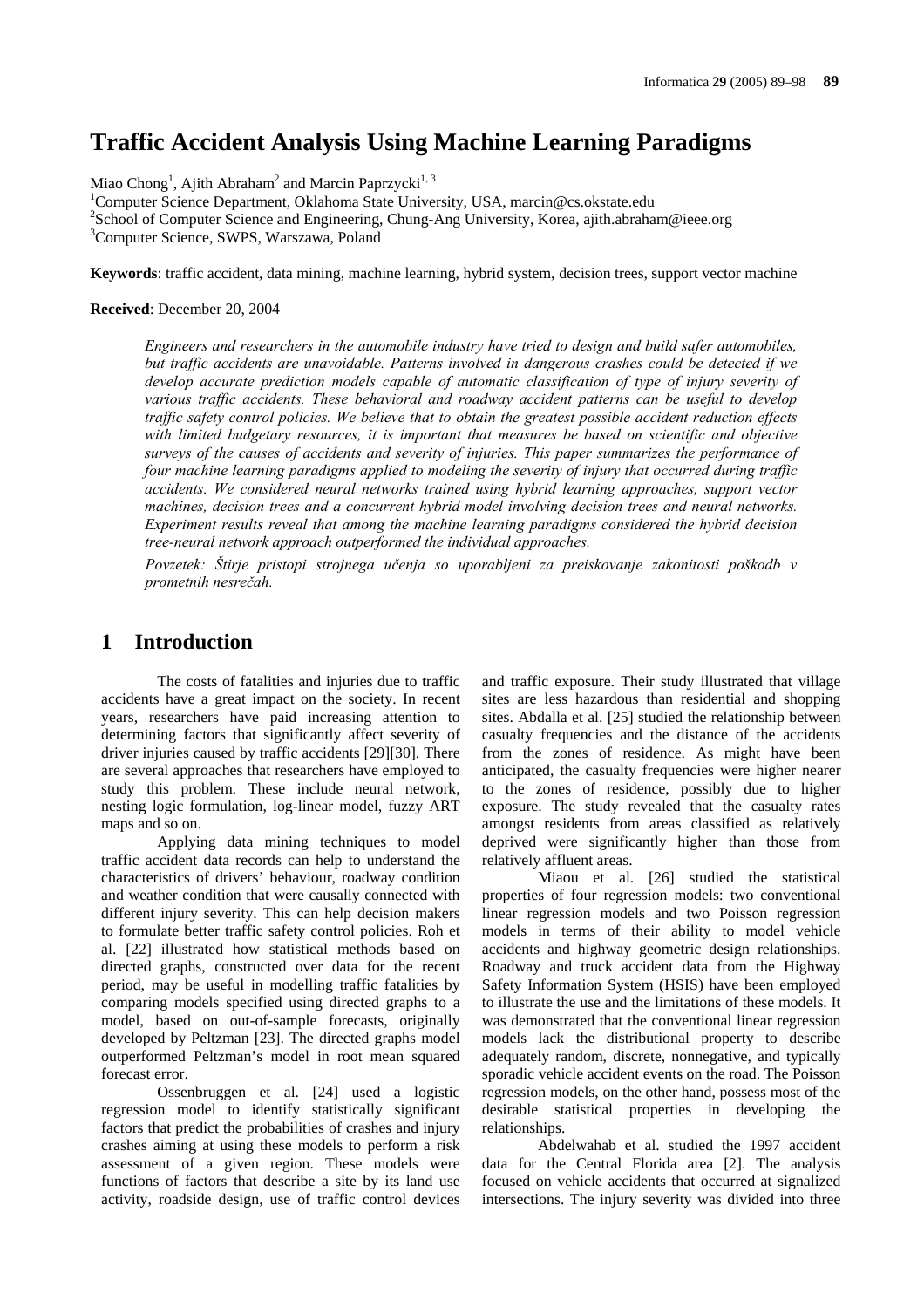classes: no injury, possible injury and disabling injury. They compared the performance of Multi-layered Perceptron (MLP) and Fuzzy ARTMAP, and found that the MLP classification accuracy is higher than the Fuzzy ARTMAP. Levenberg-Marquardt algorithm was used for the MLP training and achieved 65.6 and 60.4 percent classification accuracy for the training and testing phases, respectively. The Fuzzy ARTMAP achieved a classification accuracy of 56.1 percent.

Yang et al. used neural network approach to detect safer driving patterns that have less chances of causing death and injury when a car crash occurs [17]. They performed the Cramer's V Coefficient test [18] to identify significant variables that cause injury to reduce the dimensions of the data. Then, they applied data transformation method with a frequency-based scheme to transform categorical codes into numerical values. They used the Critical Analysis Reporting Environment (CARE) system, which was developed at the University of Alabama, using a Backpropagation (BP) neural network. They used the 1997 Alabama interstate alcoholrelated data, and further studied the weights on the trained network to obtain a set of controllable cause variables that are likely causing the injury during a crash. The target variable in their study had two classes: injury and non-injury, in which injury class included fatalities. They found that by controlling a single variable (such as the driving speed, or the light conditions) they potentially could reduce fatalities and injuries by up to 40%.

Sohn et al. applied data fusion, ensemble and clustering to improve the accuracy of individual classifiers for two categories of severity (bodily injury and property damage) of road traffic accidents [15]. The individual classifiers used were neural network and decision tree. They applied a clustering algorithm to the dataset to divide it into subsets, and then used each subset of data to train the classifiers. They found that classification based on clustering works better if the variation in observations is relatively large as in Korean road traffic accident data.

Mussone et al. used neural networks to analyze vehicle accident that occurred at intersections in Milan, Italy [12]. They chose feed-forward MLP using BP learning. The model had 10 input nodes for eight variables (day or night, traffic flows circulating in the intersection, number of virtual conflict points, number of real conflict points, type of intersection, accident type, road surface condition, and weather conditions). The output node was called an accident index and was calculated as the ratio between the number of accidents for a given intersection and the number of accidents at the most dangerous intersection. Results showed that the highest accident index for running over of pedestrian occurs at non-signalized intersections at nighttime.

Dia et al. used real-world data for developing a multi-layered MLP neural network freeway incident detection model [5]. They compared the performance of the neural network model and the incident detection model in operation on Melbourne's freeways. Results showed that neural network model could provide faster and more reliable incident detection over the model that was in operation. They also found that failure to provide speed data at a station could significantly deteriorate model performance within that section of the freeway.

Shankar et al. applied a nested logic formulation for estimating accident severity likelihood conditioned on the occurrence of an accident [14]. They found that there is a greater probability of evident injury or disabling injury/fatality relative to no evident injury if at least one driver did not use a restraint system at the time of the accident.

Kim et al. developed a log-linear model to clarify the role of driver characteristics and behaviors in the causal sequence leading to more severe injuries. They found that alcohol or drug use and lack of seat belt use greatly increase the odds of more severe crashes and injuries [8].

Abdel-Aty et al. used the Fatality Analysis Reporting System (FARS) crash databases covering the period of 1975-2000 to analyze the effect of the increasing number of Light Truck Vehicle (LTV) registrations on fatal angle collision trends in the US [1]. They investigated the number of annual fatalities that resulted from angle collisions as well as collision configuration (car-car, car-LTV, LTV-car, and LTV-LTV). Time series modeling results showed that fatalities in angle collisions will increase in the next 10 years, and that they are affected by the expected overall increase of the percentage of LTVs in traffic.

Bedard et al. applied a multivariate logistic regression to determine the independent contribution of driver, crash, and vehicle characteristics to drivers' fatality risk [3]. They found that increasing seatbelt use, reducing speed, and reducing the number and severity of driver-side impacts might prevent fatalities. Evanco conducted a multivariate population-based statistical analysis to determine the relationship between fatalities and accident notification times [6]. The analysis demonstrated that accident notification time is an important determinant of the number of fatalities for accidents on rural roadways.

Ossiander et al. used Poisson regression to analyze the association between the fatal crash rate (fatal crashes per vehicle mile traveled) and the speed limit increase [13]. They found that the speed limit increase was associated with a higher fatal crash rate and more deaths on freeways in Washington State.

Finally, researchers studied the relationship between drivers' age, gender, vehicle mass, impact speed or driving speed measure with fatalities and the results of their work can be found in [4, 9, 10, 11, 16].

This paper investigates application of neural networks, decision trees and a hybrid combination of decision tree and neural network to build models that could predict injury severity. The remaining parts of the paper are organized as follows. In Section 2, more details about the problem and the pre-processing of data to be used are presented, followed, in Section 3, by a short description the different machine learning paradigms used. Performance analysis is presented in Section 4 and finally some discussions and conclusions are given towards the end.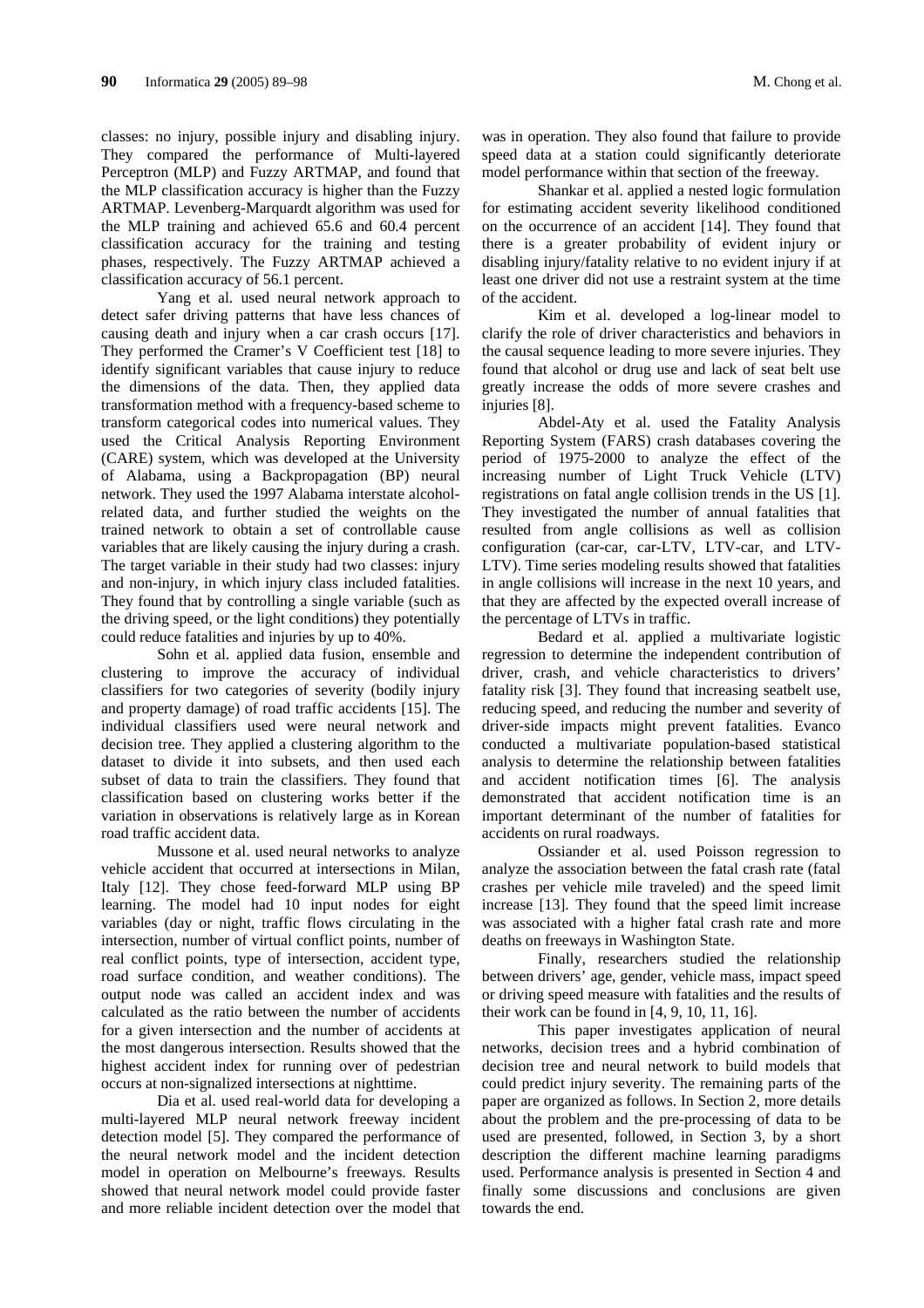## **2 Accident Data Set**

#### *A. Description of the Dataset*

This study used data from the National Automotive Sampling System (NASS) General Estimates System (GES) [21]. The GES datasets are intended to be a nationally representative probability samples from the annual estimated 6.4 million accident reports in the United States. The initial dataset for the study contained traffic accident records from 1995 to 2000, a total number of 417,670 cases. According to the variable definitions for the GES dataset, this dataset has drivers' records only and does not include passengers' information. The total set includes labels of year, month, region, primary sampling unit, the number describing the police jurisdiction, case number, person number, vehicle number, vehicle make and model; inputs of drivers' age, gender, alcohol usage, restraint system, eject, vehicle body type, vehicle age, vehicle role, initial point of impact, manner of collision, rollover, roadway surface condition, light condition, travel speed, speed limit and the output injury severity. The injury severity has five classes: *no injury*, *possible injury*, *non-incapacitating injury*, *incapacitating injury*, and *fatal injury*. In the original dataset, 70.18% of the cases have output of no injury, 16.07% of the cases have output of possible injury, 9.48% of the cases have output of nonincapacitating injury, 4.02% of the cases have output of incapacitating injury, and 0.25% of the cases have fatal injury.

Our task was to develop machine learning based intelligent models that could accurately classify the severity of injuries (5 categories). This can in turn lead to greater understanding of the relationship between the factors of driver, vehicle, roadway, and environment and driver injury severity. Accurate results of such data analysis could provide crucial information for the road accident prevention policy. The records in the dataset are input/output pairs with each record have an associated output. The output variable, the injury severity, is categorical and (as described above) has five classes. A supervised learning algorithm will try to map an input vector to the desired output class.

#### *B. Data Preparation*

When the input and output variables are considered there are no conflicts between the attributes since each variable represents its own characteristics. Variables are already categorized and represented by numbers. The manner in which the collision occurred has 7 categories: noncollision, rear-end, head-on, rear-to-rear, angle, sideswipe same direction, and sideswipe opposite direction. For these 7 categories the distribution of the fatal injury is as follows: 0.56% for non collision, 0.08% for rear-end collision, 1.54% for head-on collision, 0.00% for rear-to-rear collision, 0.20% for angle collision, 0.08% for sideswipe same direction collision, 0.49% for sideswipe opposite direction collision. Since *head-on* collision has the highest percent of fatal injury; therefore, the dataset was narrowed down to head-on

collision only. Head-on collision has a total of 10,386 records, where 160 records show the result as a *fatal injury*; all of these 160 records have the initial point of impact categorized as *front*.

The initial point of impact has 9 categories: no damage/non-collision, front, right side, left side, back, front right corner, front left corner, back right corner, back left corner. The head-on collision with *front impact* has 10,251 records; this is 98.70% of the 10,386 head-on collision records. We have therefore decided to focus on front impact only and removed the remaining 135 records. Travel speed and speed limit were not used in the model because in the dataset there are too many records with unknown value. Specifically, for 67.68% of records the travel speed during accident and local speed limit were unknown. This means that the remaining input variables were: drivers' age, gender, alcohol usage, restraint system, eject, vehicle body type, vehicle role, vehicle age, rollover, road surface condition, light condition. Table 1 summarizes the driver injury severity distribution for head-on collision and front impact point dataset. From Table 1, it is immediately evident that the alcohol usage and not using seat belt, ejection of driver, driver's age (>65), vehicle rollover, and lighting condition can be associated with higher percentages of fatal injury, incapacitating injury and non-incapacitating injury.

There are only single vehicles with ages 37, 41, 46 and 56 years reported in the dataset and therefore these four records were deleted from the dataset (since they were clear outliers). After the preprocessing was completed, the final dataset used for modeling had 10,247 records. There were 5,171 (50.46%) records with no injury, 2138 (20.86%) records with possible injury, 1721 (16.80%) records with non-incapacitating injury, 1057 (10.32%) records with incapacitating injury, and 160 (1.56%) records with fatal injury. We have separated each output class and used one-against-all approach. This approach selects one output class to be the positive class, and all the other classes are combined to be the negative class. We set the output value of the positive class to 1, and the (combined) negative classes to 0. We divided the datasets randomly into 60%, 20%, and 20% for training, cross-validation, and testing respectively.

To make sure that our data preparation is valid, we have checked the correctness of attribute selection. There are several attribute selection techniques to find a minimum set of attributes so that the resulting probability distribution of the data classes is as close as possible to the original distribution of all attributes. To determine the best and worst attributes, we used the chi-squared  $(\chi^2)$ test to determine the dependence of input and output variables. The  $\gamma^2$  test indicated that all the variables are significant ( $p$ -value  $< 0.05$ ).

### **3. Machine Learning Paradigms**

#### *A. Artificial Neural Networks Using Hybrid Learning*

A Multilayer Perceptron (MLP) is a feed forward neural network with one or more hidden layers.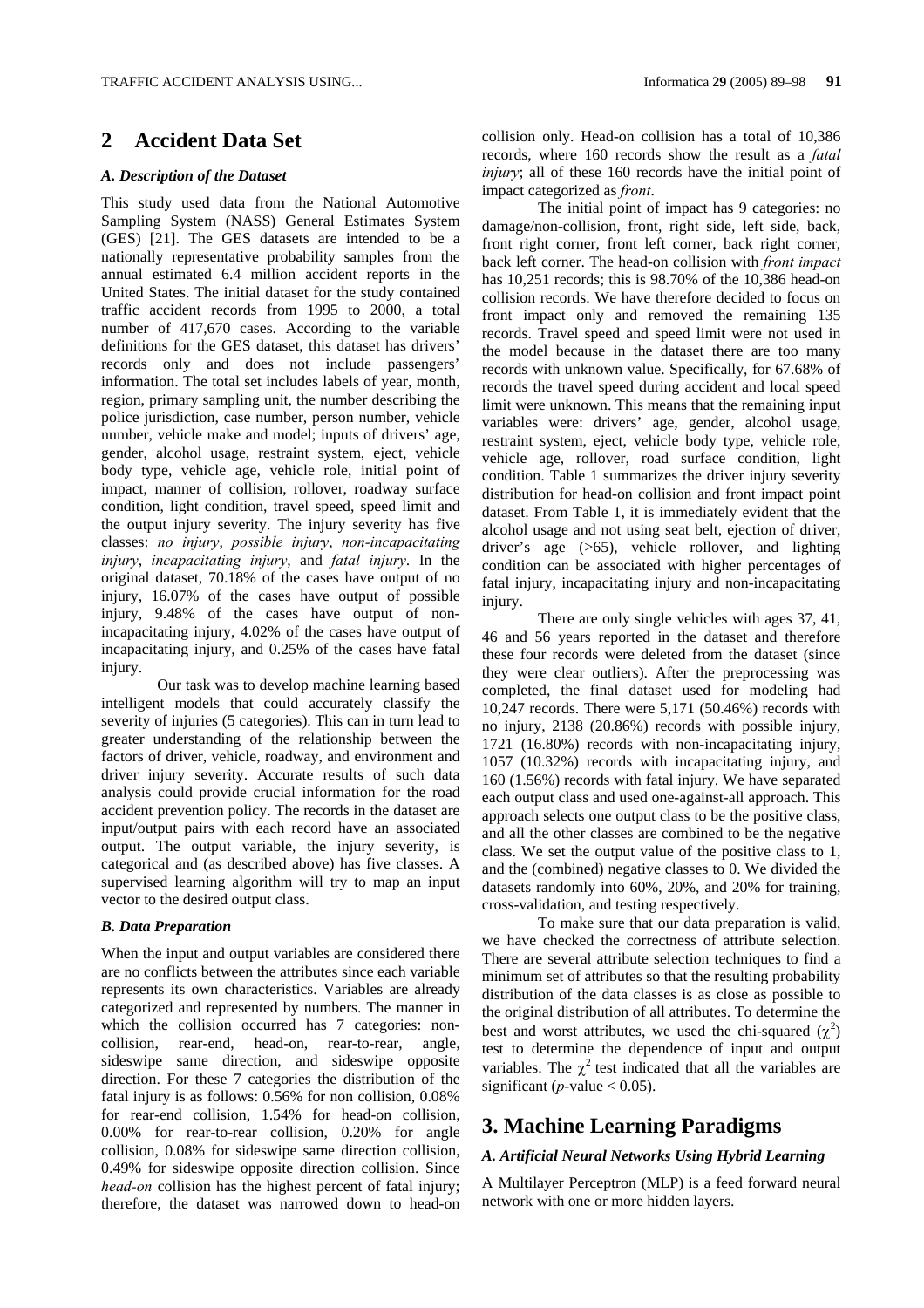|                               |                     |              | Non-                      |                                 |              |              |  |  |  |
|-------------------------------|---------------------|--------------|---------------------------|---------------------------------|--------------|--------------|--|--|--|
| Factor                        | No Injury           | Pos injury   |                           | incapacitating   Incapacitating | Fatal        | <b>Total</b> |  |  |  |
| Age                           |                     |              |                           |                                 |              |              |  |  |  |
| $0(24\&$ under)               | 1629(52.80%)        | 608(19.71%)  | 505(16.37%)               | 307(9.95%)                      | 36(1.17%)    | 3085         |  |  |  |
| $1(25-64)$                    | 3171(49.88%)        | 1362(21.43%) | 1075(16.91%)              | 654(10.29%)                     | 95(1.49%)    | 6357         |  |  |  |
| $2(65+)$                      | 373(46.11%)         | 168(20.77%)  | 143(17.68%)               | 96(11.87%)                      | 29(3.58%)    | 809          |  |  |  |
| Gender                        |                     |              |                           |                                 |              |              |  |  |  |
| 0 (Female)                    | 1749(41.95%)        | 1072(25.71%) | 778(18.66%)               | 507(12.16%)                     | 63(1.51%)    | 4169         |  |  |  |
| 1 (Male)                      | 3424(56.30%)        | 1066(17.53%) | 945(15.54%)               | 550(9.04%)                      | 97(1.59%)    | 6082         |  |  |  |
|                               |                     |              | Eject                     |                                 |              |              |  |  |  |
| $0$ (No Eject)                | 5171(50.55%)        | 2137(20.89%) | 1719(16.80%)              | 1047(10.23%)                    | 156(1.52%)   | 10230        |  |  |  |
| 1 (Eject)                     | 2(9.52%)            | 1(4.76%)     | $4(19.05\%)$              | 10(47.62%)                      | $4(19.05\%)$ | 21           |  |  |  |
|                               |                     |              | <b>Alcohol</b>            |                                 |              |              |  |  |  |
| 0 (No Alcohol)                | 4997(51.35%)        | 2067(21.24%) | 1600(16.44%)              | 935(9.61%)                      | 133(1.37%)   | 9732         |  |  |  |
| 1 (Alcohol)                   | 176(33.91%)         | 71(13.68%)   | 123(23.70%)               | 122(23.51%)                     | 27(5.20%)    | 519          |  |  |  |
|                               |                     |              | <b>Restraining System</b> |                                 |              |              |  |  |  |
| 0 (Not Used)                  | 337(27.44%)         | 193(15.72%)  | 336(27.36%)               | 283(23.05%)                     | 79(6.43%)    | 1228         |  |  |  |
| $1$ (Used)                    | 4836(53.60%)        | 1945(21.56%) | 1387(15.37%)              | 774(8.58%)                      | 81(0.90%)    | 9023         |  |  |  |
|                               |                     |              | <b>Body Type</b>          |                                 |              |              |  |  |  |
| $0$ (cars)                    | 3408(47.49%)        | 1600(22.30%) | 1272(17.73%)              | 780(10.87%)                     | 116(1.62%)   | 7176         |  |  |  |
| $1$ (SUV & Van)               | 747(56.59%)         | 259(19.62%)  | 189(14.32%)               | $111(8.41\%)$                   | $14(1.06\%)$ | 1320         |  |  |  |
| 2 (Truck)                     | 1018(58.01%)        | 279(15.90%)  | 262(14.93%)               | 166(9.46%)                      | 30(1.71%)    | 1755         |  |  |  |
|                               | <b>Vehicle Role</b> |              |                           |                                 |              |              |  |  |  |
| 1 (Striking)                  | 4742(49.86%)        | 2011(21.15%) | 1636(17.20%)              | 970(10.20%)                     | 151(1.59%)   | 9510         |  |  |  |
| 2 (Struck)                    | 261(72.70%)         | 54(15.04%)   | 29(8.08%)                 | 15(4.18%)                       | $0(0\%)$     | 359          |  |  |  |
| $3$ (Both)                    | 170(44.50%)         | 73(19.11%)   | 58(15.18%)                | 72(18.85%)                      | 9(2.36%)     | 382          |  |  |  |
|                               |                     |              | Rollover                  |                                 |              |              |  |  |  |
| 0 (No-rollover)               | 5069(50.78%)        | 2123(20.85%) | 1699(16.69%)              | 1037(10.19%)                    | 152(1.49%)   | 10180        |  |  |  |
| 1 (Rollover)                  | 4(5.63%)            | 15(21.13%)   | 24(33.80%)                | 20(28.17%)                      | 8(11.27%)    | 71           |  |  |  |
| <b>Road Surface Condition</b> |                     |              |                           |                                 |              |              |  |  |  |
| 0(Dry)                        | 3467(49.97%)        | 1404(20.24%) | 1190(17.15%)              | 750(10.81%)                     | 127(1.83%)   | 6938         |  |  |  |
| 1 (Slippery)                  | 1706(51.49%)        | 734(22.16%)  | 533 (16.09%)              | 307(9.27%)                      | 33(1.00%)    | 3313         |  |  |  |
|                               |                     |              | <b>Light Condition</b>    |                                 |              |              |  |  |  |
| 0 (Daylight)                  | 3613(51.18%)        | 1487(21.06%) | 1174(16.63%)              | 688(9.75%)                      | 98(1.39%)    | 7060         |  |  |  |
| 1(Partial dark)               | 1139(52.71%)        | 465(21.52%)  | 348(16.10%)               | 186(8.61%)                      | 23(1.06%)    | 2161         |  |  |  |
| 2 (Dark)                      | 421(40.87%)         | 186(18.06%)  | 201(19.51%)               | 183(17.77%)                     | 39(3.79%)    | 1030         |  |  |  |

| Table 1: Driver injury severity distribution |  |  |  |  |  |  |
|----------------------------------------------|--|--|--|--|--|--|
|----------------------------------------------|--|--|--|--|--|--|

The network consists of an input layer of source neurons, at least one hidden layer of computational neurons, and an output layer of computational neurons. The input layer accepts input signals and redistributes these signals to all neurons in the hidden layer. The output layer accepts a stimulus pattern from the hidden layer and establishes the output pattern of the entire network. The MLP neural networks training phase works as follows: given a collection of training data  $\{x_1(p), d_1(p)\}, \ldots, \{x_i(p),$  $d_i(p)$ , ...,  $\{x_n(p), d_n(p)\}$ , the objective is to obtain a set of weights that makes almost all the tuples in the training data classified correctly, or in other words, is to map  ${x_1(p)$  to  $d_1(p)$ , ...,  ${x_i(p)$  to  $d_i(p)$ , and eventually  ${x_n(p)}$ to  $d_n(p)$ . The algorithm starts with initializing all the weights  $(w)$  and threshold  $(\theta)$  levels of the network to small random numbers. Then calculate the actual output of the neurons in the hidden layer as:

$$
y_i(p) = f[\sum_{(i=1 \text{ to } n)} x_i(p) * w_{ij}(p) - \theta_j],
$$

where n is the number of inputs of neuron j in the hidden layer. Next calculate the actual outputs of the neurons in the output layer as:

 $y_k(p) = f[\sum_{j=1 \text{ to } m} x_{jk}(p) * w_{jk}(p) - \theta_k],$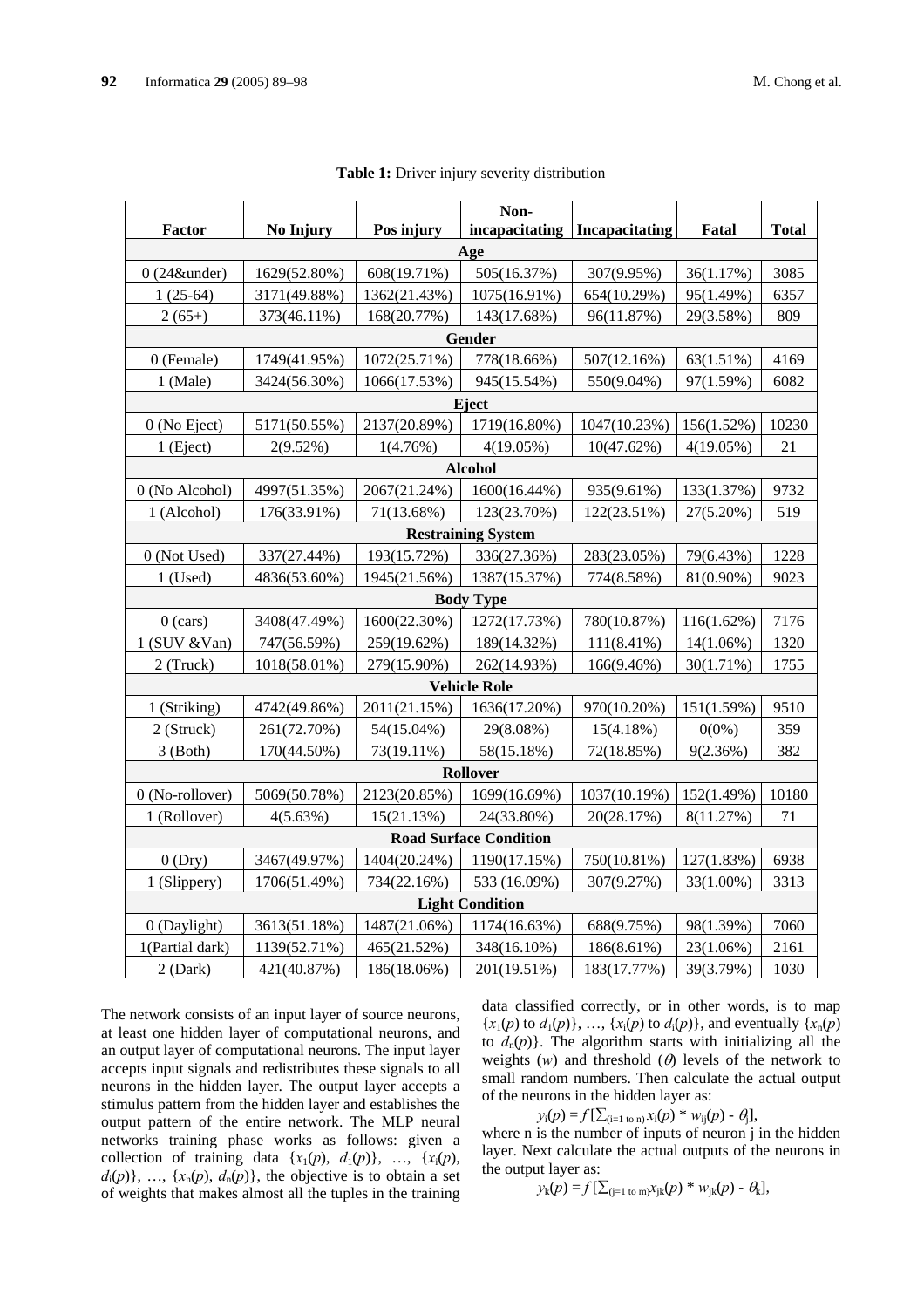where m is the number of inputs of neuron k in the output layer. The weight training is to update the weights using the Backpropagation (BP) learning method with the error function:

 $E$  (w) =  $\sum_{(p=1 \text{ to } PT)} \sum_{(i=1 \text{ to } 1)} [d_i(p) - y_i(p)]^2$ ,

where

 $E(w)$  = error function to be minimized,

 $w = weight vector$ ,

*PT* = number of training patterns,  $l =$  number of output neurons,

 $d_i(p)$  = desired output of neuron I when pattern *p* is introduced to the MLP, and

 $y_i(p)$  = actual output of the neuron I when pattern *p* is introduced to the MLP. The objective of weight training is to change the weight vector w so that the error function is minimized. By minimizing the error function, the actual output is driven closer to the desired output.

Empirical research [19] has shown that the BP used for training neural networks has the following problems:

- BP often gets trapped in a local minimum mainly because of the random initialization of weights.
- BP usually generalizes quite well to detect the global features of the input but after prolonged training the network will start to recognize individual input/output pair rather than settling for weights that generally describe the mapping for the whole training set.

The second popular training algorithm for neural networks is Scaled Conjugate Gradient Algorithm (SCGA). Moller [20] introduced it as a way of avoiding the complicated line search procedure of conventional conjugate gradient algorithm (CGA). According to the SCGA, the Hessian matrix is approximated by

$$
E^{''}(w_k)p_k = \frac{E^{'}(w_k + \sigma_k p_k) - E^{'}(w_k)}{\sigma_k} + \lambda_k p_k
$$

where *E'* and *E"* are the first and second derivative information of global error function  $E(w_k)$ . The other terms  $p_k$ ,  $\sigma_k$  and  $\lambda_k$  represent the weights, search direction, parameter controlling the change in weight for the second derivative approximation and parameter for regulating the indefiniteness of the Hessian. In order to obtain a good, quadratic, approximation of *E*, a mechanism to raise and lower  $\lambda_k$  is needed when the Hessian is positive definite. Detailed step-by-step description can be found in [20].

In order to minimize the above-mentioned problems resulting from the BP training, we used a combination of BP and SCG for training.

#### *B. Decision Trees*

Decision trees are well-known algorithm for classification problems. The Classification and Regression Trees (CART) model consists of a hierarchy of univariate binary decisions. Each internal node in the tree specifies a binary test on a single variable, branch represents an outcome of the test, each leaf node represent class labels or class distribution. CART operates by choosing the best variable for splitting the data into two groups at the root node, partitioning the data into two disjoint branches in such a way that the class labels in each branch are as homogeneous as possible, and then splitting is recursively applied to each branch, and so forth.

If a dataset *T* contains examples from *n* classes, gini index, *gini*(*T*) is defined as: *gini* (*T*) = 1 -  $\sum_{i=1}$  to n  $p_i^{\wedge}2$ , where  $p_i$  is the relative frequency of class j in *T* [31]. If dataset *T* is split into two subsets  $T_1$  and  $T_2$  with sizes  $N_1$  and  $N_2$ , the gini index of the split data contains examples from n classes, the gini index *gini*(*T*) is defined as:

#### *gini*  $_{split}$  *(T)* =  $N_1/N$  *gini*(*T<sub>1</sub>*) +  $N_2/N$  *gini*(*T<sub>2</sub>*).

CART exhaustively searches for univariate splits. The attribute provides the smallest *gini*  $\text{snif}(T)$  is chosen to split the node. CART recursively expands the tree from a root node, and then gradually prunes back the large tree. The advantage of a decision tree is the extraction of classification rules from trees that is very straightforward. More precisely, a decision tree can represent the knowledge in the form of if-then rules; one rule is created for each path from the root to a leaf node.

#### *C. Support Vector Machines*

Support Vector Machine (SVM) is based on statistical learning theory [28] . SVMs have been successfully applied to a number of applications ranging from handwriting recognition, intrusion detection in computer networks, and text categorization to image classification, breast cancer diagnosis and prognosis and bioinformatics. SVM involves two key techniques, one is the mathematical programming and the other is kernel functions. Here, parameters are found by solving a quadratic programming problem with linear equality and inequality constraints; rather than by solving a nonconvex, unconstrained optimization problem. SVMs are kernel-based learning algorithms in which only a fraction of the training examples are used in the solution (these are called the support vectors), and where the objective of learning is to maximize a margin around the decision surface. The flexibility of kernel functions allows the SVM to search a wide variety of hypothesis spaces. The basic idea of applying SVMs to pattern classification can be stated briefly as: first map the input vectors into one feature space (possible with a higher dimension), either linearly or nonlinearly, whichever is relevant to the selection of the kernel function; then within the feature space, seek an optimized linear division, i.e. construct a hyperplane which separates two classes.

For a set of n training examples  $(x_i, y_i)$ , where  $x_i$  $\in \mathbb{R}^d$  and  $y_i \in \{-1, +1\}$ , suppose there is a hyperplane, which separates the positive from the negative examples. The points x which lie on the hyperplane  $(H_0)$  satisfy w  $\cdot$  $x + b = 0$ , the algorithm finds this hyperplane (H<sub>0</sub>) and other two hyperplanes  $(H_1, H_2)$  parallel and equidistant to  $H_0$ 

$$
H_1
$$
:  $w \cdot x_i + b = 1$ ,  $H_2$ :  $w \cdot x_i + b = -1$ ,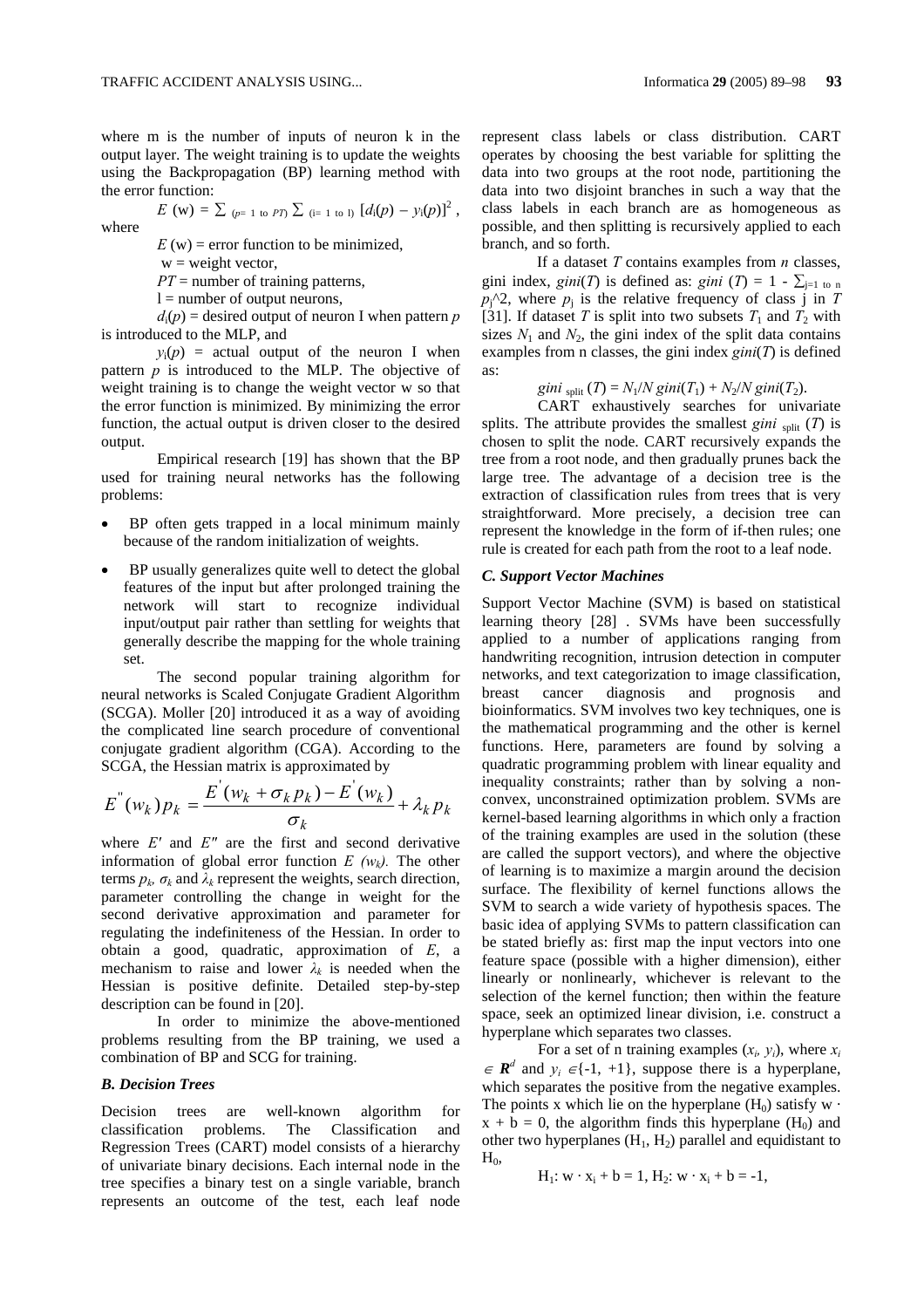$H_1$  and  $H_2$  are parallel and no training points fall between them. Support vector algorithm looks for the separating hyperplane and maximizes the distance between  $H_1$  and  $H_2$ . So there will be some positive examples on  $H_1$  and some negative examples on  $H<sub>2</sub>$ . These examples are called support vectors. The distance between  $H_1$  and  $H_2$ is 2/||w||, in order to maximize the distance, we should minimize  $||w|| = w<sup>T</sup>w$ , subject to constraints  $y_i (w \cdot x_i + b)$  $>= 1, \forall i$ 

Introducing Lagrangian multipliers  $\alpha_1$ ,  $\alpha_2$ , ...,  $\alpha_n$ =0, the learning task becomes

L  $(w, b, \alpha) = \frac{1}{2} w^T w - \sum_{i=1 \text{ to n}} \alpha_i [y_i(w \cdot x_i + b) - 1]$ 

The above equation is for two classes that are linearly separable. When the two classes are non-linearly separable, SVM can transform the data points to another high dimensional space. Detailed description to the theory of SVMs for pattern recognition can be found in [32].



**Fig. 1.** Hybrid concurrent decision tree-ANN model for accident data



**Fig. 2**. Decision tree structure

#### *D. Hybrid Decision Tree-ANN (DTANN)*

A hybrid intelligent system uses the approach of integrating different learning or decision-making models. Each learning model works in a different manner and exploits different set of features. Integrating different learning models gives better performance than the individual learning or decision-making models by reducing their individual limitations and exploiting their different mechanisms. In a hierarchical hybrid intelligent system each layer provides some new information to the higher level [33]. The overall functioning of the system depends on the correct functionality of all the layers. Figure 1 illustrates the hybrid decision tree-ANN (DTANN) model for predicting drivers' injury severity. We used a concurrent hybrid model where traffic accidents data are fed to the decision tree to generate the node information. Terminal nodes were numbered left to

assigned to one of the terminal nodes, which represented the particular class or subset. The training data together with the node information were supplied for training the ANN. Figure 2 illustrates a decision tree structure with the node numbering. For the hybrid decision tree–ANN, we used the same hybrid learning algorithms and parameters setting as we used for ANN (except for the number of hidden neurons). Experiments were performed with different number of hidden neurons and models were selected with the highest classification accuracy for the output class.

right starting with 1. All the data set records were

### **4. Performance Analysis**

#### *A. Neural Networks*

In the case of neural network based modeling, the hyperbolic activation function was used in the hidden layer and the logistic activation function in the output layer. Models were trained with BP (100 epochs, learning rate 0.01) and SCGA (500 epochs) to minimize the Mean Squared Error (MSE). For each output class, we experimented with different number of hidden neurons, and report the model with highest classification accuracy for the class. From the experiment results, for the no injury class the best model had 65 hidden neurons, and achieved training and testing performance of 63.86% and 60.45% respectively. For the possible injury class, the best model had 65 hidden neurons achieving it's training and testing performance of 59.34% and 57.58% respectively. For the non-incapacitating injury class, the best model had 75 hidden neurons achieving training and testing performance of 58.71% and 56.8% respectively. For the incapacitating injury class, the best model had 60 hidden neurons achieving training and testing performance of 63.40% and 63.36% respectively. Finally, for the fatal injury class, the best model had 45 hidden neurons achieving training and testing performance of 78.61% and 78.17% respectively. These results are the summary of multiple experiments (for variable no of hidden neurons and for a number of attempts with random initial weight distributions resulting in almost exact performance of the trained network) and are presented in Table 2.

#### *B. Decision Trees*

We have experimented with a number of setups of decision tree parameters and report the best results obtained for our dataset. We trained each class with Gini goodness of fit measure, the prior class probabilities parameter was set to equal, the stopping option for pruning was misclassification error, the minimum *n* per node was set to 5, the fraction of objects was 0.05, the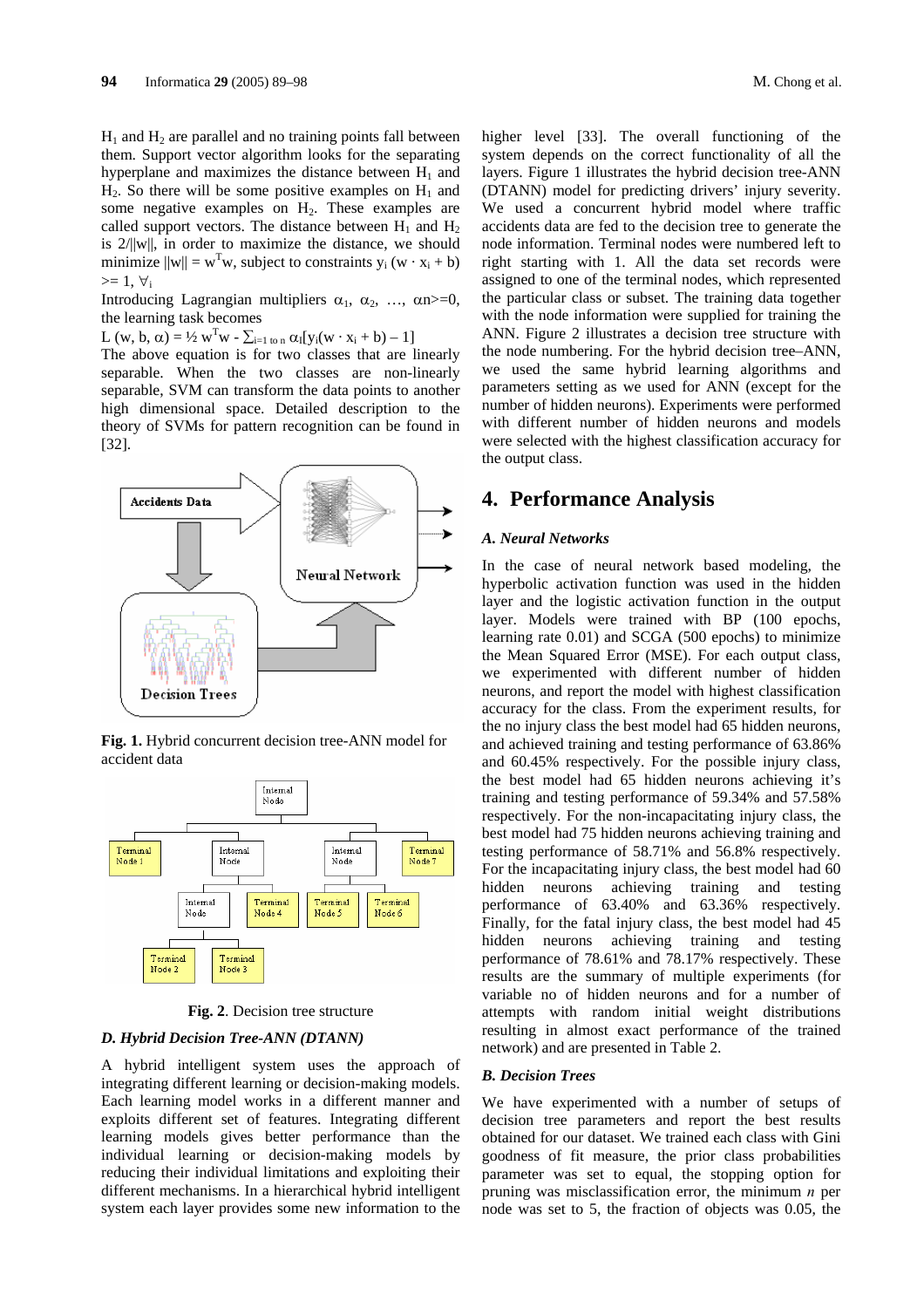maximum number of nodes was 1000, the maximum number of levels in the tree was 32, the number of surrogates was 5, we used 10 fold cross-validation, and generated comprehensive results. The cross-validation testing ensured that the patterns found will hold up when applied to new data.

| <b>Table 2. Neural</b><br>network performance<br>No Injury |       |            | <b>Possible Injury</b> |            |       | Non-incapacitating |            |       | <b>Incapacitating</b> |       |             | <b>Fatal Injury</b> |       |            |
|------------------------------------------------------------|-------|------------|------------------------|------------|-------|--------------------|------------|-------|-----------------------|-------|-------------|---------------------|-------|------------|
| #                                                          |       | Accuracy % | #                      | Accuracy % |       | $\#$               | Accuracy % |       | #                     |       | Accuracy %  | #                   |       | Accuracy % |
| neuron<br>S                                                | Train | Test       | neuron<br>S            | Train      | Test  | neuron<br>S        | Train      | Test  | neuron<br>S           | Train | <b>Test</b> | neuron<br>S         | Train | Test       |
| 60                                                         | 63.57 | 59.67      | 65                     | 59.34      | 57.58 | 60                 | 57.88      | 55.25 | 60                    | 63.4  | 63.36       | 45                  | 77.26 | 75.17      |
| 65                                                         | 63.86 | 60.45      | 70                     | 59.56      | 55.15 | 65                 | 57.69      | 54.66 | 65                    | 62.23 | 61.32       | 57                  | 74.78 | 70.65      |
| 70                                                         | 63.93 | 60.25      | 75                     | 58.88      | 57.29 | 75                 | 58.71      | 56.80 | 75                    | 61.06 | 61.52       | 65                  | 69.81 | 69.73      |
| 75                                                         | 64.38 | 57.43      | 80                     | 58.39      | 56.22 | 80                 | 57.78      | 54.13 | 84                    | 63.23 | 58.41       | 75                  | 60.19 | 59.62      |
| 80                                                         | 63.64 | 58.89      | 95                     | 60.07      | 55.93 | 85                 | 57.83      | 55.59 | 90                    | 59.32 | 59.08       | 80                  | 74.33 | 71.77      |

**Table 2.** Neural network performance

**Table 3:** Performance of SVM using radial basis function kernel

|                    | $g=0.0001$            | $g=0.001$ | $g=0.5$   | $g=1.2$   | $g=1.5$ | $g=2$  | $g=0.00001$ | $g=0.0001$ | $g=0.001$ |  |
|--------------------|-----------------------|-----------|-----------|-----------|---------|--------|-------------|------------|-----------|--|
|                    | c=42.8758             | c=4.6594  | $c = 0.5$ | $c = 0.5$ | $c=2$   | $c=10$ | $c = 100$   | $c=100$    | $c = 100$ |  |
|                    | No injury             |           |           |           |         |        |             |            |           |  |
| Class <sub>0</sub> | 59.76                 | 59.80     | 57.95     | 57.65     | 53.62   | 54.12  | 57.34       | 59.76      | 60.46     |  |
| Class 1            | 60.14                 | 60.14     | 60.82     | 55.63     | 55.73   | 55.53  | 62.88       | 60.14      | 60.14     |  |
| Possible injury    |                       |           |           |           |         |        |             |            |           |  |
| Class 0            | 100.00                | 100.00    | 100.00    | 99.88     | 95.33   | 95.58  | 100.00      | 100.00     | 100.00    |  |
| Class 1            | 0.00                  | 0.00      | 0.00      | 0.00      | 3.67    | 3.42   | 0.00        | 0.00       | 0.00      |  |
| Non-incapacitating |                       |           |           |           |         |        |             |            |           |  |
| Class 0            | 100.00                | 100.00    | 100.00    | 100.00    | 97.43   | 97.49  | 100.00      | 100.00     | 100.00    |  |
| Class 1            | 0.00                  | 0.00      | 0.00      | 0.00      | 3.21    | 2.92   | 0.00        | 0.00       | 0.00      |  |
|                    | <b>Incapacitating</b> |           |           |           |         |        |             |            |           |  |
| Class 0            | 100.00                | 100.00    | 100.00    | 99.89     | 98.06   | 98.11  | 100.00      | 100.00     | 100.00    |  |
| Class 1            | 0.00                  | 0.00      | 0.00      | 0.00      | 2.83    | 2.83   | 0.00        | 0.00       | 0.00      |  |
|                    | <b>Fatal Injury</b>   |           |           |           |         |        |             |            |           |  |
| Class 0            | 100.00                | 100.00    | 100.00    | 100.00    | 99.95   | 99.95  | 100.00      | 100.00     | 100.00    |  |
| Class 1            | 0.00                  | 0.00      | 0.00      | 0.00      | 3.33    | 3.33   | 0.00        | 0.00       | 0.00      |  |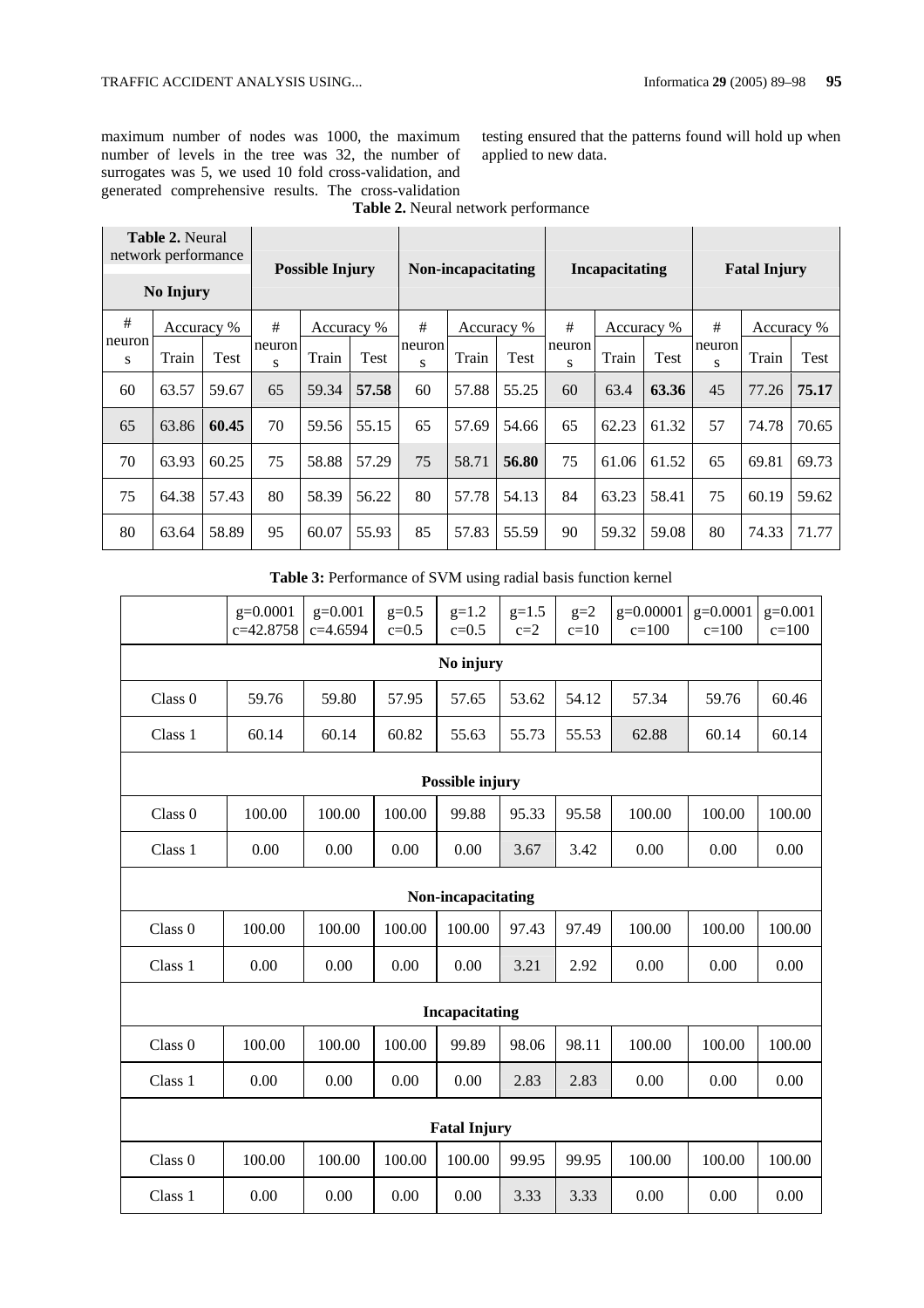|  | M. Chong et al. |  |  |
|--|-----------------|--|--|
|--|-----------------|--|--|

| <b>Injury Class</b>       | Accuracy $(\% )$ |
|---------------------------|------------------|
| No Injury                 | 67.54            |
| Possible Injury           | 64.40            |
| Non-incapacitating Injury | 60.37            |
| Incapacitating Injury     | 71.38            |
| Fatal Injury              | 89.46            |

**Table 4.** Decision tree performance

The performance for no injury, possible injury, nonincapacitating injury, incapacitating injury and fatal injury models was 67.54%, 64.39%, 60.37%, 71.38%, and 89.46% respectively. Empirical results including classification matrix are illustrated in Table 4. The developed decision trees are depicted in Figures 3-7. Each of these trees has a completely different structure and number of nodes and leaves. Note, that information stored in leaves of exactly these decision trees has been used in developing the hybrid decision tree – neural network model.



**Fig. 3:** No injury tree structure



**Fig. 4:** Possible injury tree structure



**Fig. 5:** Non-incapacitating injury tree structure



**Fig. 6**: Incapacitating injury tree structure



**Fig. 7:** Fatal injury tree structure

#### *C. Support Vector Machines*

In our experiments we used the  $SVM<sup>light</sup>$  [27] and selected the polynomial and radial basis function kernels. For an unknown reason, the polynomial kernel was not successful and hence we only focused on the radial basis function (RBF) kernels. Table 3 illustrates the SVM performance for the different parameter settings and the obtained accuracies for each class.

#### *D. Hybrid DT-ANN Approach*

In the case of the hybrid approach, for the no injury class the best model had 70 hidden neurons, with training and testing performance of 83.02% and 65.12% respectively.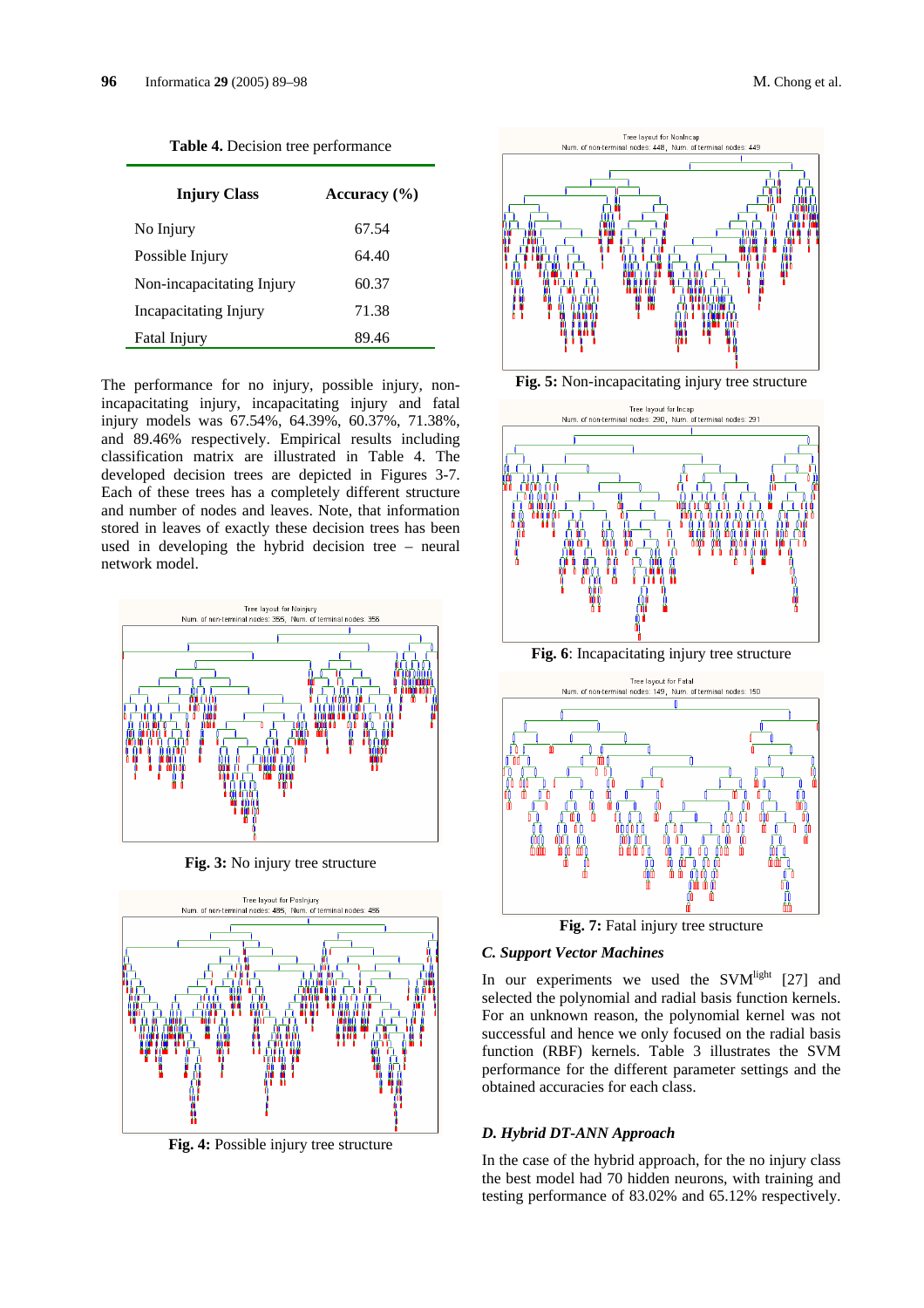For the possible injury class, the best model had 98 hidden neurons with training and testing performance of 74.93% and 63.10% respectively. For the nonincapacitating injury class, the best model had 109 hidden neurons with training and testing performance of 71.88% and 62.24% respectively. For the incapacitating injury class, the best model had 102 hidden neurons, with training and testing performance of 77.95% and 72.63% respectively. Finally, for the fatal injury class, the best model had 76 hidden neurons with training and testing performance of 91.53% and 90.00% respectively. These are the best models out of multiple experiments varying various parameters of the ANN and the decision tree. Empirical results are presented in Table 5 and the final comparison between ANN, DT and DTANN is graphically illustrated in Figure 8. For all the output classes, the hybrid DTANN outperformed the ANN. For non-incapacitating injury, incapacitating injury, and fatal injury classes, the hybrid DTANN outperformed both ANN and DT.



**Fig. 8.** Performance comparison of the different learning paradigms

| Injury type               | % Accuracy |
|---------------------------|------------|
| No injury                 | 65.12      |
| Possible injury           | 63.10      |
| Non-incapacitating injury | 62.24      |
| Incapacitating injury     | 72.63      |
| Fatal injury              | 90.00      |

**Table 5.** Test performance of DTANN

## **5. Concluding Remarks**

In this paper, we analyzed the GES automobile accident data from 1995 to 2000 and investigated the performance of neural network, decision tree, support vector machines and a hybrid decision tree – neural network based approaches to predicting drivers' injury severity in headon front impact point collisions. The classification accuracy obtained in our experiments reveals that, for the non-incapacitating injury, the incapacitating injury, and the fatal injury classes, the hybrid approach performed better than neural network, decision trees and support vector machines. For the no injury and the possible injury classes, the hybrid approach performed better than neural network. The no injury and the possible injury classes could be best modeled directly by decision trees.

Past research focused mainly on distinguishing between no-injury and injury (including fatality) classes. We extended the research to possible injury, nonincapacitating injury, incapacitating injury, and fatal injury classes. Our experiments showed that the model for fatal and non-fatal injury performed better than other classes. The ability of predicting fatal and non-fatal injury is very important since drivers' fatality has the highest cost to society economically and socially.

It is well known that one of the very important factors causing different injury level is the actual speed that the vehicle was going when the accident happened. Unfortunately, our dataset doesn't provide enough information on the actual speed since speed for 67.68% of the data records' was unknown. If the speed was available, it is extremely likely that it could have helped to improve the performance of models studied in this paper.

## **6. References**

- [1] Abdel-Aty, M., and Abdelwahab, H., Analysis and Prediction of Traffic Fatalities Resulting From Angle Collisions Including the Effect of Vehicles' Configuration and Compatibility. *Accident Analysis and Prevention*, 2003.
- [2] Abdelwahab, H. T. and Abdel-Aty, M. A., Development of Artificial Neural Network Models to Predict Driver Injury Severity in Traffic Accidents at Signalized Intersections. *Transportation Research Record 1746*, Paper No. 01-2234.
- [3] Bedard, M., Guyatt, G. H., Stones, M. J., & Hireds, J. P., The Independent Contribution of Driver, Crash, and Vehicle Characteristics to Driver Fatalities. *Accident analysis and Prevention*, Vol. 34, pp. 717-727, 2002.
- [4] Buzeman, D. G., Viano, D. C., & Lovsund, P., Car Occupant Safety in Frontal Crashes: A Parameter Study of Vehicle Mass, Impact Speed, and Inherent Vehicle Protection. *Accident Analysis and Prevention*, Vol. 30, No. 6, pp. 713-722, 1998.
- [5] Dia, H., & Rose, G., Development and Evaluation of Neural Network Freeway Incident Detection Models Using Field Data. *Transportation Research C*, Vol. 5, No. 5, 1997, pp. 313-331.
- [6] Evanco, W. M., The Potential Impact of Rural Mayday Systems on Vehicular Crash Fatalities. Accident Analysis and Prevention, Vol. 31, 1999, pp. 455-462.
- [7] Hand, D., Mannila, H., & Smyth, P., Principles of Data Mining. The MIT Press, 2001.
- [8] Kim, K., Nitz, L., Richardson, J., & Li, L., Personal and Behavioral Predictors of Automobile Crash and